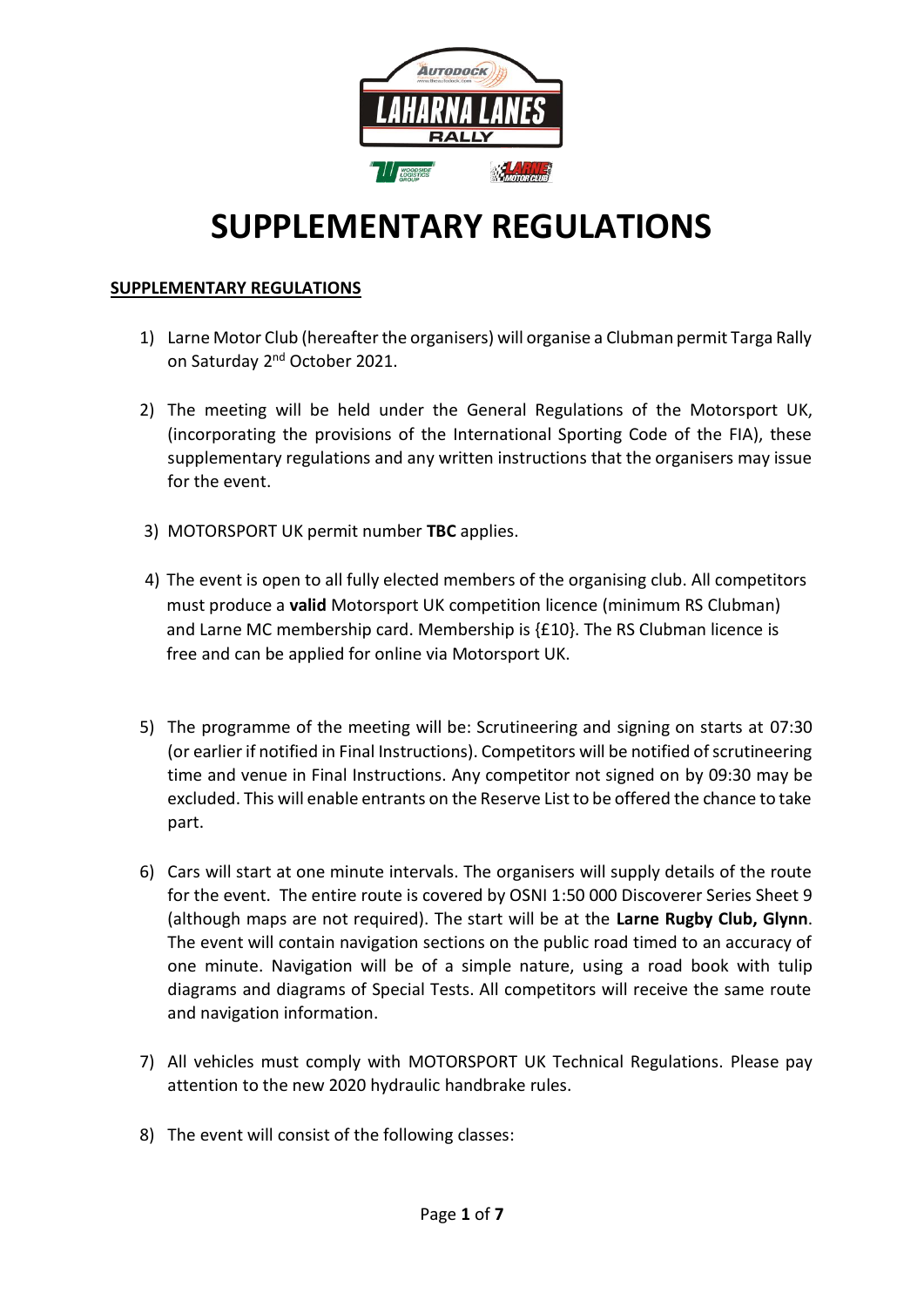- 1. Master and Experts combined, Front Wheel Drive.
- 2. Masters and Experts combined, Rear Wheel Drive

*This class qualification is: Finishing in the first three overall in a Targa Rally in the previous 12 months, or winning any event, except a Navigation Rally, promoted under an MOTORSPORT UK or MI Permit.* 

- 3. Semi Experts, Front Wheel Drive
- 4. Semi Experts, Rear Wheel Drive

*This class qualification is: All competitors not eligible for Classes 1, 2, 5 or 6* 

- 5. Novices, Front Wheel Drive
- 6. Novices, Rear Wheel Drive

*This class qualification is: No class wins in any event promoted under an MOTORSPORT UK or MI Permit* 

Please note that all cars must comply with MOTORSPORT UK Blue Book Section R18 (available at [www.motorsportuk.org](http://www.motorsportuk.org/) )

The organisers reserve the right to re-classify a competitor considered ineligible for a class, and/or amalgamate as required.

Every car must have been in series production and on general catalogued sale available from stock through normal retail dealer outlets in the UK or Ireland. In the case of compliance with R18 the onus is on the entrant to provide suitable documentation (e.g. workshop manual, homologation papers or manufacturers documentation) to verify specification and/or originality and/or equipment.

Every competing car must have been driven to the event, must be currently registered, taxed, insured, and where appropriate be in possession of a valid MOT or NCT certificate, which must be available for production at the event.

10) Awards will be presented as follows: -

 $1<sup>ST</sup>$  Overall (two trophies) [Note:  $1<sup>st</sup>$  Overall will forfeit any Class awards.] Class awards for  $1^{st}$ ,  $2^{nd}$  and  $3^{rd}$  in each.

Additional awards may be presented at the organiser's discretion.

To be classified as a finisher, a crew must attempt all Special Tests and report to the final time control of the event, within their maximum permitted lateness with the car in which they started the event.

(R15.2.2): In the event of a tie, the competitor who has completed the greater portion of the competition from the Start, including tests (if any), without penalty (or if both incurred penalty at the same point, with the lesser penalty) will be judged the winner.

11) The entry list opens on receipt of these regulations and closes finally on  $21^{st}$ September 2021 or when maximum numbers are reached. The entry fee is £100.00.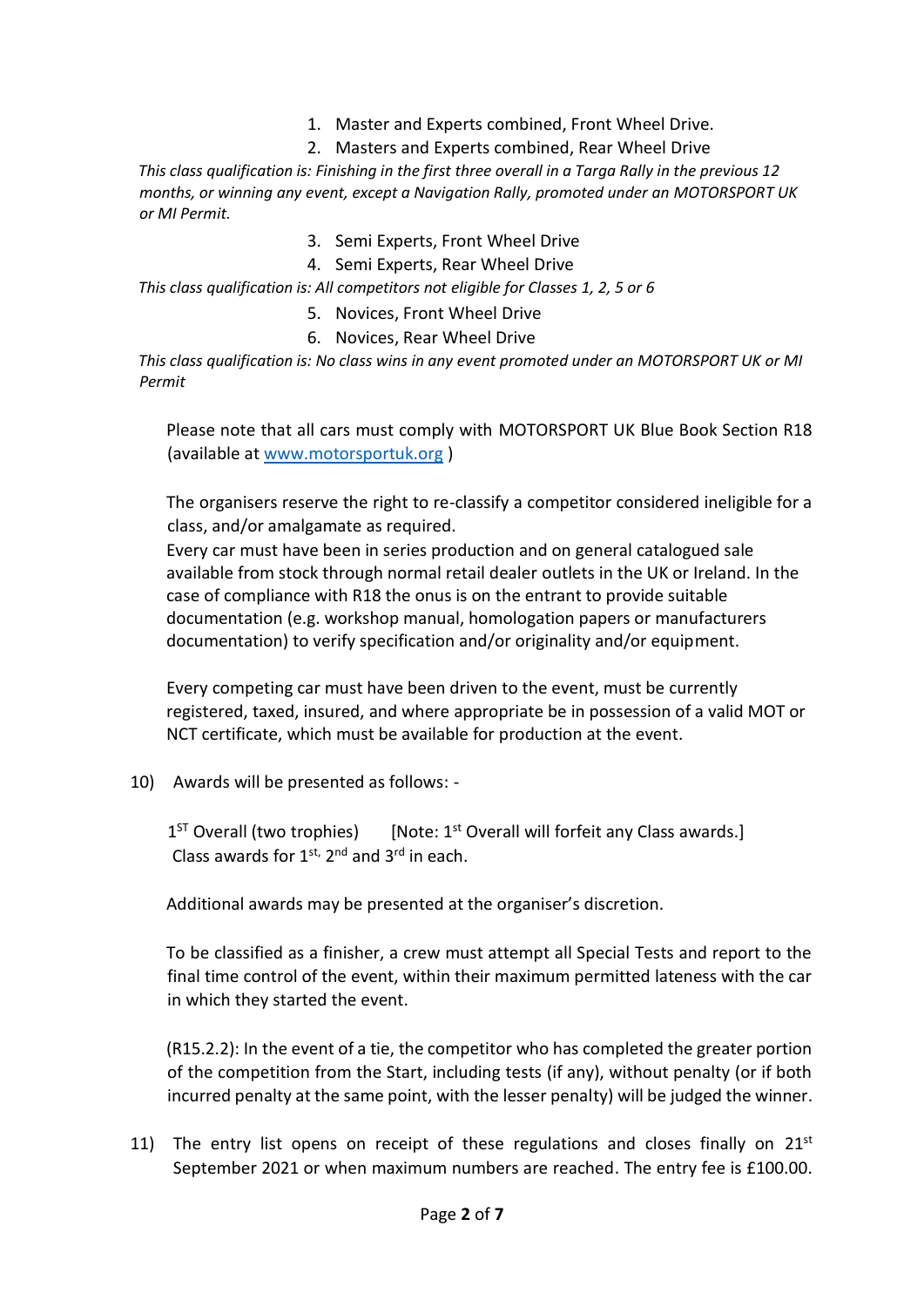All entries must be made via [www.rallyscore.net](http://www.rallyscore.net/) on the official entry form and accompanied by the appropriate fee. All entries will immediately be placed on reserve. Entries will be accepted based on being a member of Larne Motor Club prior to 1<sup>st</sup> March 2021 and previous supporter of Laharna Lanes Rally after this it will be first come basis. The organisers reserve the right to refuse any entry.

Specific Event Regulations for Events During Covid-19 Pandemic

- Competitors and officials must not attend if they have COVID-19 symptoms.
- Scrutineering shall be done via Self-Declaration.
- Social distancing and sanitising must be always observed.
- 12) The Secretary of the meeting to whom all entries should be sent:

# **Lucy Whitford, Tel:07831587055 (after 18:00[\)lucy@larnemotorclub.co.uk](mailto:lucy@larnemotorclub.co.uk)**

13) The maximum entry for the meeting is 80. The minimum is 25. The minimum for any Class is 5. Should any of the minimum figures not be reached the organisers reserve the right to cancel the meeting or amalgamate Classes.

> **Acceptance of entries will be at the discretion of the organisers.** Entry fee may be refunded, less administration fee of £10.00, to any entrant who notifies the organisers in writing or e-mail of their withdrawal before 21<sup>st</sup> September 2021. Entries cancelled after this date may be refunded, less a handling charge set at the organisers' discretion.

| Club Steward:            | Willie McKeown          |
|--------------------------|-------------------------|
| Clerk of Course:         | Jonathan Millar         |
| <b>Assistant CofC</b>    | Paddy Haveron           |
| Secretary of the Meeting | Lucy Whitford           |
| <b>Chief Scrutineer</b>  | <b>Gillian Magee</b>    |
| Chief Timekeeper         | Jim Allen               |
| Results                  | <b>Michelle McNulty</b> |
| <b>Chief Marshal</b>     | Derek Dixon             |

14) Senior Officials are:

The above officials and all signed-on officials are deemed to be judges of fact.

- 15) Interim results will be posted and Provisional final results will be published as soon as possible after the finish of the event on the Rallyscore site.
- 16) Any protest must be lodged in accordance with MOTORSPORT UK ref C5.1.2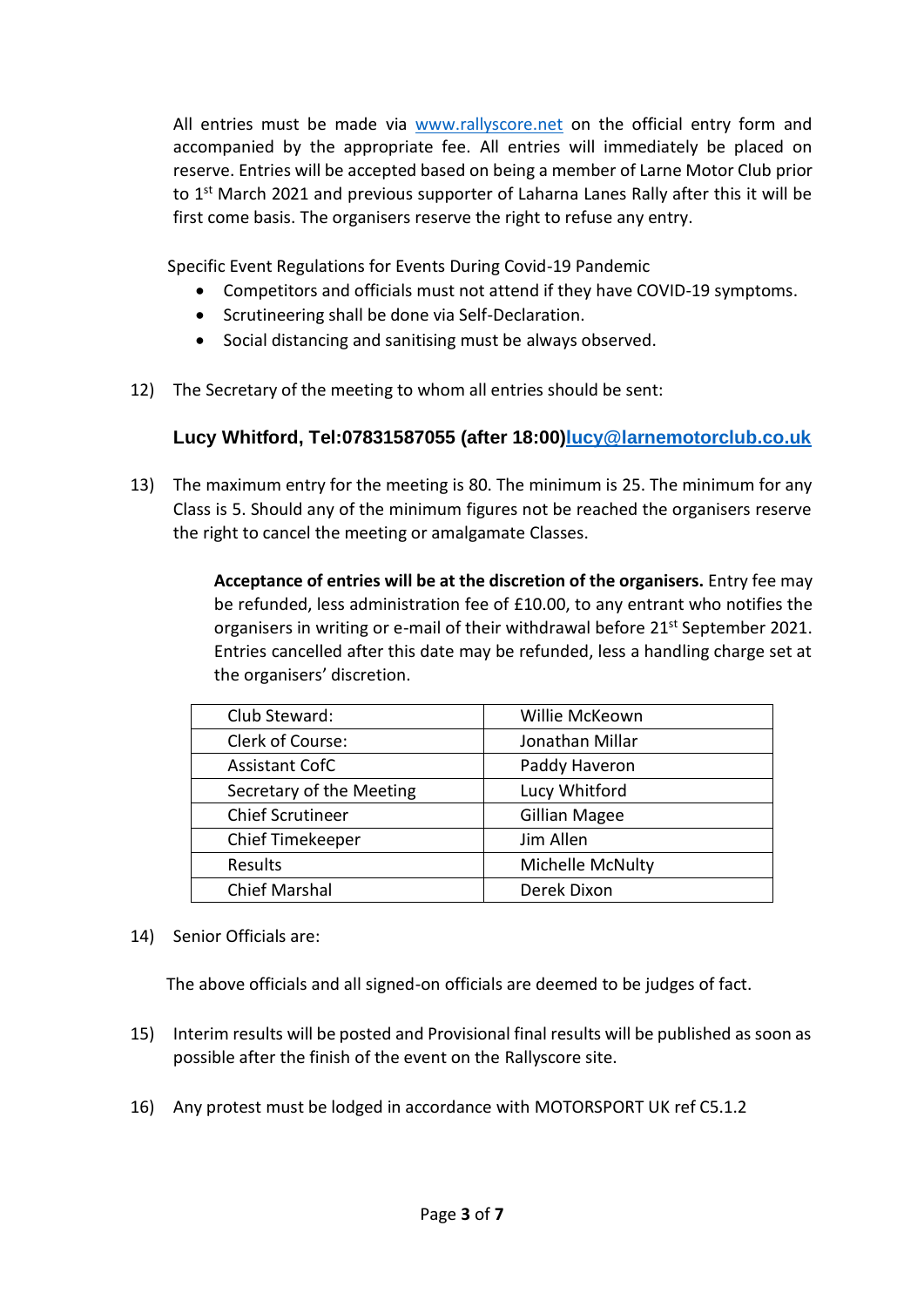- 17) Entrants will be supplied with route instructions and time cards at the start of the event. These documents will provide all the information necessary to enable competitors to comply with R14.1
- 18) Timing on special tests will be by handheld stopwatches or synchronised clocks to the nearest second. Drivers will be advised at each Test whether to "start when ready" or be counted down to a starting signal. If counted down, drivers will be advised "10 seconds …. 5,4,3,2,1,Go". Cars will start in numerical order at one minute intervals.
- 19) The entry list will be seeded using seeding information supplied as follows:
	- 1. All fully complete and paid entries at the closing date will be seeded first.
	- 2. A reserve list may be drawn up and in this case details will be in Final Instructions.
- 20) Competitors will be identified by numbers which will be supplied by the organisers.
- 21) Competing cars must comply with MOTORSPORT UK technical regulations. The organisers would like to draw your attention to the following points:
	- All cars must carry a small spill kit (R18.6.5).
	- Cars are permitted to carry advertising not exceeding 1250 sq cm in total.
	- Cars are not permitted to carry any in-car cameras or film any special tests.
	- All cars must be taxed and MOT/NCT'd where appropriate.
	- No 4wd cars permitted.
	- Forced induction cars up to 1500cc complying with R18.2.5 are permitted.
	- Cars must comply with noise regulations R4.1
	- Tyres must be road legal. Due to the nature of some lanes used on this event, gravel/off–road type tyres will **NOT** be permitted, to avoid damage to surfaces.
	- Mobile telephones are permitted to be carried (R7.2.3) however they must not be used on Special Tests, or to communicate any information about Special Tests, except in an emergency.
- 22) The use of intercoms, the carrying of spare fuel cans and the use of in car cameras are prohibited, the penalty being exclusion for competitors found in possession or using any of the listed items.
- 23) Seat belts, where fitted to the car, must be worn during all Driving Tests. Failure to do so may be penalised as failure to follow the instructions of an official.
- 24) Final instructions will be posted on our website, www.larnemotorclub.co.uk no later than 28th September 2021. These will advise of details of scrutiny, final event timetable, seeding, classes, total event mileage as well as any changes or clarifications to the Supplementary Regulations and other event details.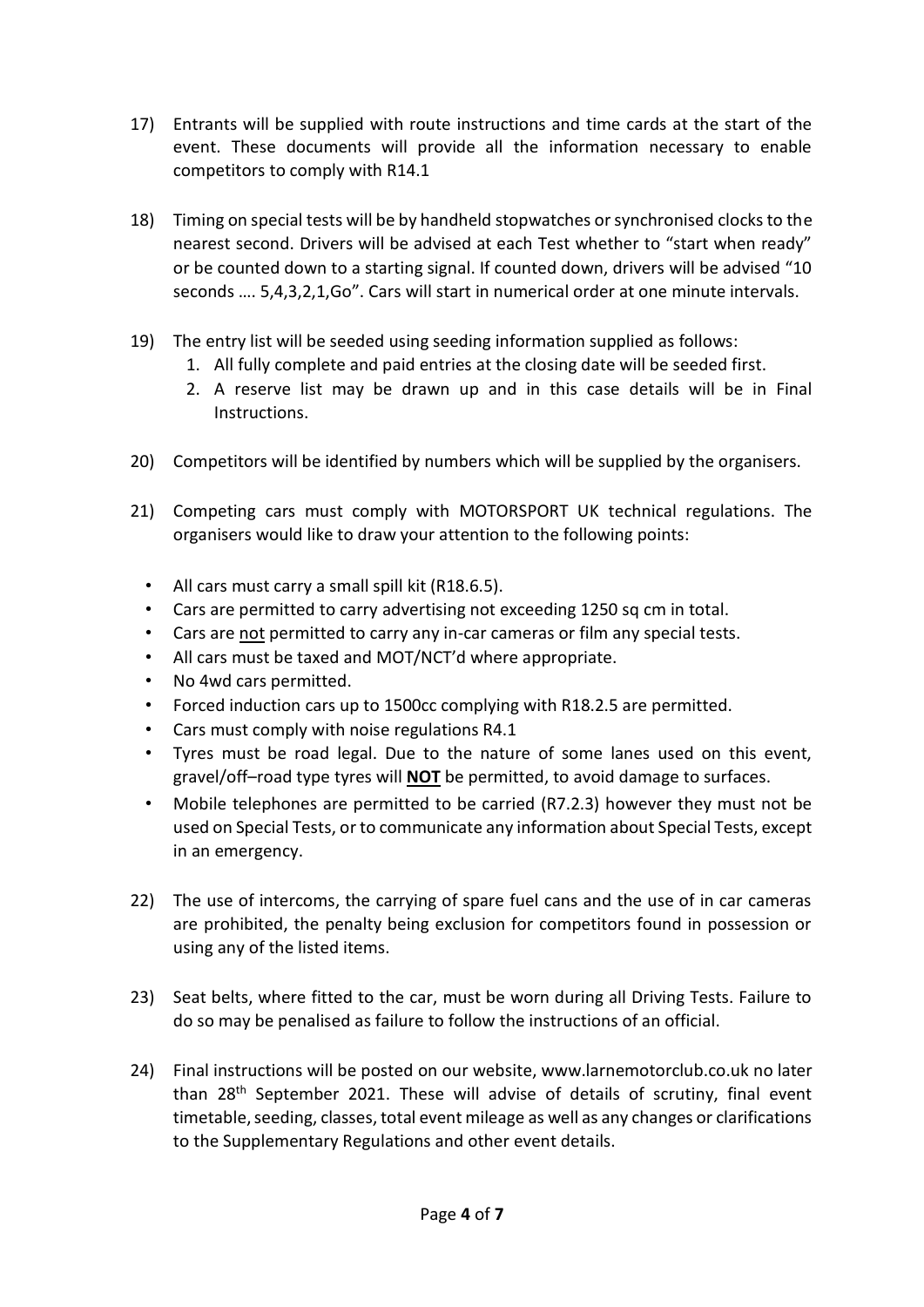- 25) The route will comprise a mix of both sealed and loose surface roads all of which are easily passable in a standard road car. Fuel will be available during the event, (petrol stations on route will be advised in the roadbook) however competitors are advised to carry enough fuel for the duration of the event, which will be approximately 110 miles. Total mileage will be notified in final instructions.
- 26) Penalties are as printed below:

Performance will be assessed by time penalty system. **Special Tests**:

| Special tests will be run in accordance with R10.6   |                    |
|------------------------------------------------------|--------------------|
| Achieving a time on a special test which is less     |                    |
| than the bogey time                                  | <b>Bogey Time</b>  |
| Achieving a time on a special test which is over the |                    |
| bogey and under the Target Time                      | <b>Actual Time</b> |
| Achieving a time over the Target Time                | <b>Target Time</b> |
| Jump start                                           | 60 seconds         |
| Striking a cone / marker                             | 5 seconds          |
| Failing to stop astride a line including finish line | 10 seconds         |
| Taking a wrong route / failing to compete a test     | <b>Target Time</b> |
| Making no attempt to stop astride finish line        | Exclusion          |
|                                                      |                    |

#### **Road/Navigation Sections:**

| (a) Not reporting or reporting OTL at a Main Time Control                                   | Retired                                  |
|---------------------------------------------------------------------------------------------|------------------------------------------|
| (b) Not reporting or reporting OTL at any other Time Control                                | 30 minutes                               |
| (c) Not complying with the route card including visiting a control<br>more than once        |                                          |
| (d) Not reporting at Passage Control or providing proof of visiting a<br><b>Route Check</b> | 5 minutes                                |
| (e) Arrival before scheduled time at the end of a Standard Section                          | 2 minutes                                |
| (f) Arrival after due time at the end of a Standard Section                                 | per minute<br>minute<br>1.<br>per minute |
| (g) Arrival before due time at the end of a Neutral Section                                 | 30 minutes                               |
| (k) Breach of any statutory requirement concerning the use of a motor<br>vehicle            | 30 minutes                               |
| (I) Contravention of 12.7 *First Offence                                                    | 30 minutes                               |
| Second Offence                                                                              | Exclusion                                |
| (m) Excessive speed or driving likely to bring motor sport into disrepute Exclusion         |                                          |
| Exclusion<br>(n) Excessive sound                                                            |                                          |
| Exclusion<br>Receiving assistance contrary to 7.2.4<br>(O)                                  |                                          |
| Breach of 7.2.3, 18.6.4, 116<br>(p)                                                         | Exclusion                                |
| Breach of 5.4, 15.1.2, 15.1.4, 9.1.3, 9.1.4, 9.1.5, 9.1.6<br>Exclusion<br>(g)               |                                          |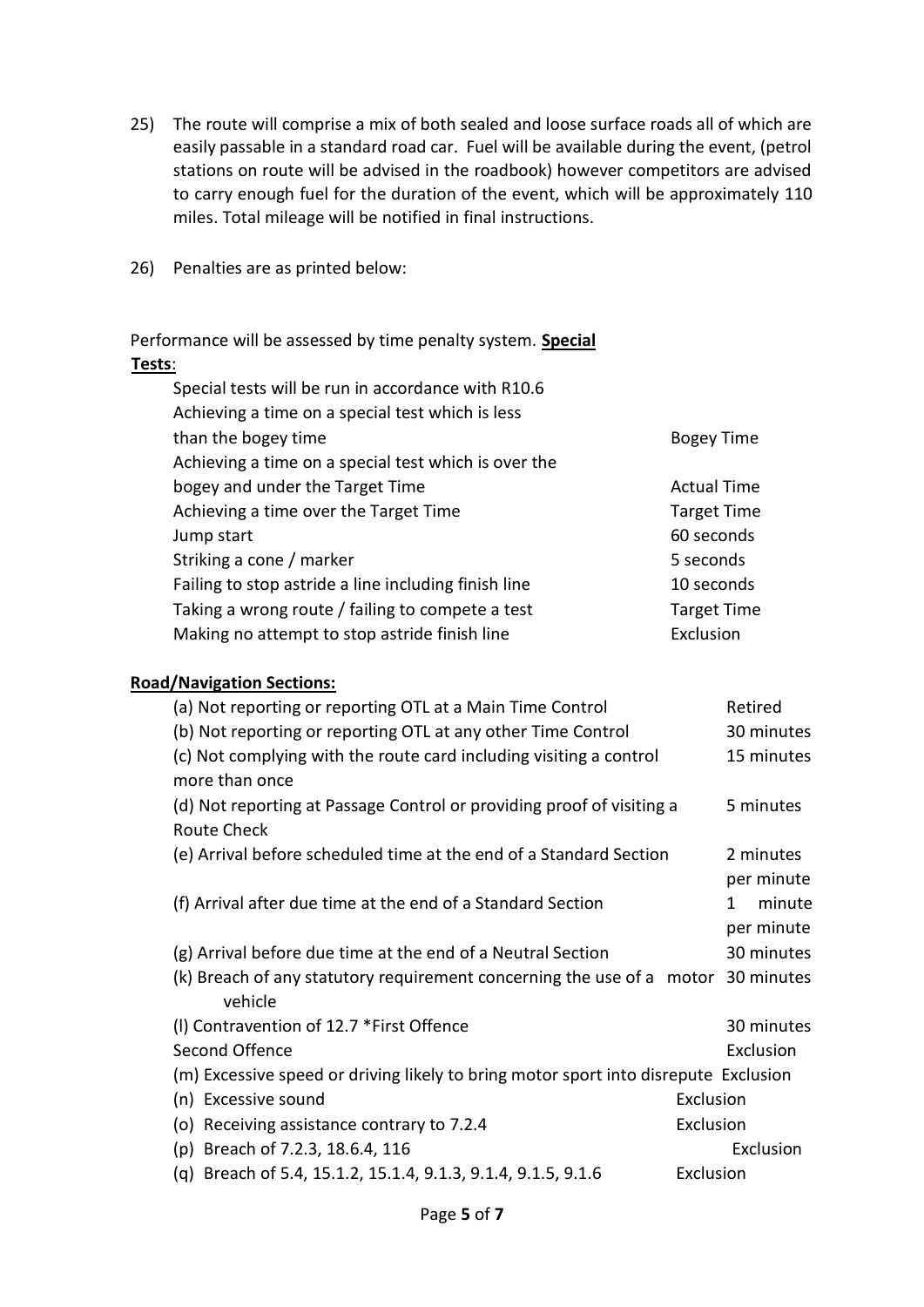[Notes: 5.4 Crew definitions; 7.2.3 Use of intercoms or radios; 7.2.4 Assistance organised in advance; 12.7 three-quarter rule; 9.1.3 Stop signs; 9.1.4 Quiet zones; 9.1.5 OS maps; 9.1.6 Adding info to maps; 15.1.2 Damage Declaration; 15.1.4 Damage definition; 18.6.4 Use of GPS and Sat Navs]

Penalties left to the discretion of the Clerk of the Course which may go as far as exclusion (G.5.3).

- (r) Failure to follow the instructions of an official.
- (s) Further breaches of (k).
- (t) Breaches of Regulations detailed in Section C
- 27) All other general regulations of the MOTORSPORT UK apply as written except for the following which are modified: Controls will open 15 minutes before the due time of the first car and will close 15 minutes after the due time of the last car. The closing time may be altered should an official delay occur.
- 28) Miscellaneous
	- 28.1 Schedule timing will be used on this event.
	- 28.2 The organisers will establish checks for the purpose of observing maintenance of a set speed and/or time schedule and/or route.
	- 28.3 Named Driving Standard Observers may be appointed to observe facts in accordance with R8.3-8.4
- 29) The onus is on the competitors to ensure that the time card is clearly and correctly marked by all officials.
- 30) Competitors are reminded of the following:
	- 30.1 To be classified as a finisher, a competitor must have attempted all of the observed sections (Special Tests) and arrive at the final control within their maximum lateness.
	- 30.2 The Damage Declaration must be completed at the finish and if not a finisher, must be forwarded to the secretary of the meeting within 72 hours of the finish of the event.
	- 30.3 In the Special tests, timing will start when the vehicle is released from the start control by the start marshal and finish when the front wheels cross the stop line and not when the car stops. The car must stop astride the finish line.
- 31) Insurance

Vehicles must have Insurance in place which provides as a minimum, Third Party Liability cover that complies with the Road Traffic Act. This can be either, by extending an existing motor policy to cover the event, or, by purchasing additional cover as an adjunct to an existing motor policy.

If a competitor uses an extension to an existing policy, they will be required to sign a declaration that the cover complies with the requirements of the Road Traffic Act.